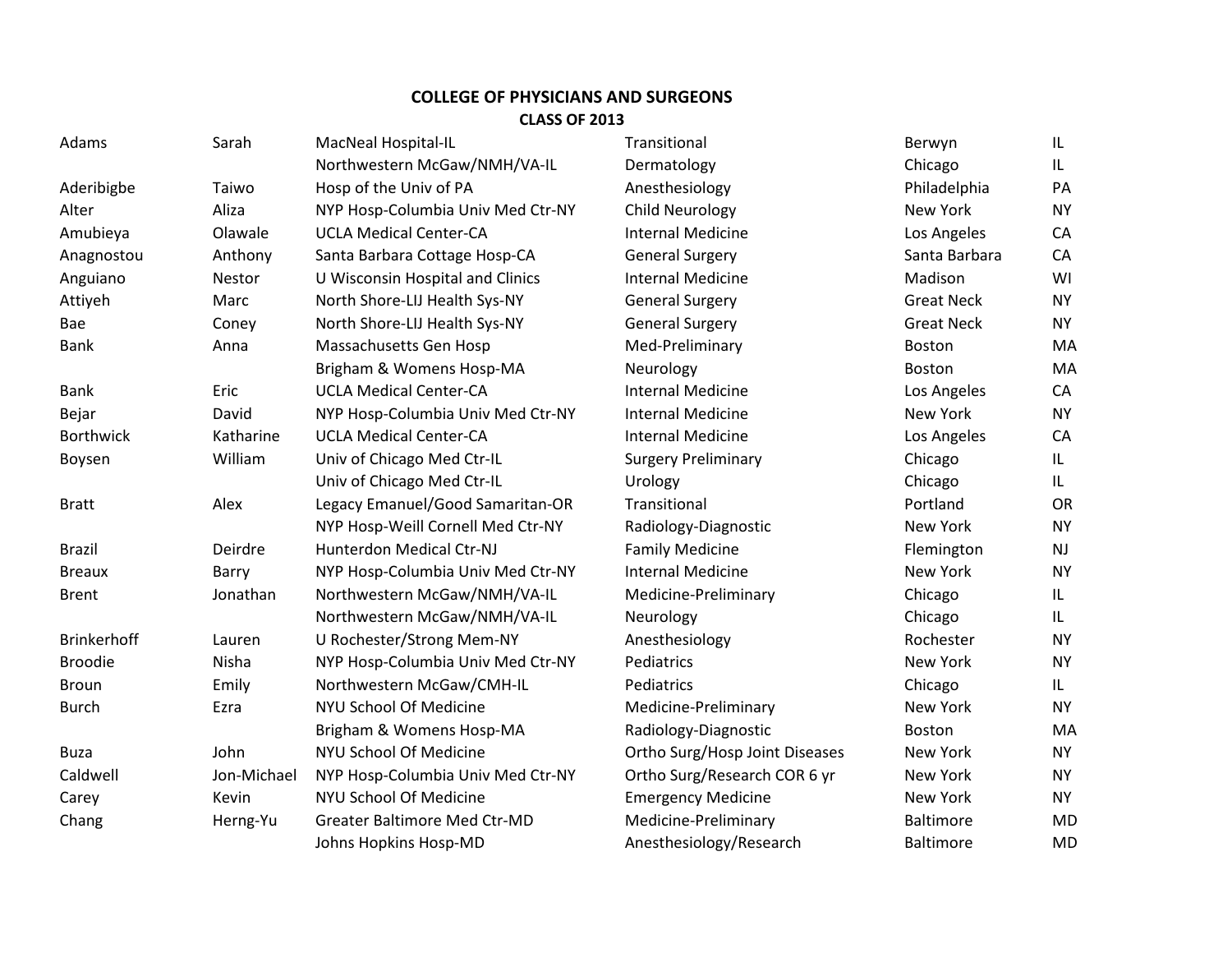| Chi          | Floria      | <b>UC San Francisco-CA</b>        | <b>Family Medicine</b>      | San Francisco      | CA        |
|--------------|-------------|-----------------------------------|-----------------------------|--------------------|-----------|
| Cho          | KaWing      | Childrens Hospital-LA-CA          | Pediatrics                  | Los Angeles        | CA        |
| Clancy       | Caitlin     | Hosp of the Univ of PA            | <b>Internal Medicine</b>    | Philadelphia       | PA        |
| Coyle        | Ryan        | Lenox Hill Hospital-NY            | <b>Orthopaedic Surgery</b>  | New York           | <b>NY</b> |
| Dash         | Lilli       | Hosp of the Univ of PA            | Obstetrics-Gynecology       | Philadelphia       | PA        |
| Dickerson    | Shane       | Icahn SOM at Mount Sinai-NY       | Anesthesiology              | New York           | <b>NY</b> |
| Digesu       | Christopher | <b>BI Deaconess Med Ctr-MA</b>    | <b>General Surgery</b>      | Boston             | MA        |
| DiNapoli     | Marianne    | NYP Hosp-Columbia Univ Med Ctr-NY | Obstetrics-Gynecology       | New York           | <b>NY</b> |
| Do           | Samantha    | <b>Stanford Univ Progs-CA</b>     | Obstetrics-Gynecology       | Stanford           | CA        |
| Duanmu       | Youyou      | Einstein/Beth Israel Med Ctr-NY   | <b>Emergency Medicine</b>   | New York           | <b>NY</b> |
| Ebiana       | Victoria    | Yale-New Haven Hosp-CT            | Medicine-Preliminary        | New Haven          | <b>CT</b> |
|              |             | <b>UCLA Medical Center-CA</b>     | Neurology                   | Los Angeles        | CA        |
| Einersen     | Peter       | U Colorado SOM-Denver             | <b>General Surgery</b>      | Aurora             | CO        |
| Eisenthal    | Andrew      |                                   | <b>Residency Deferred</b>   |                    |           |
| Endrizzi     | Julie       | U Rochester/Strong Mem-NY         | <b>Emergency Medicine</b>   | Rochester          | <b>NY</b> |
| Engmann      | Clara       | <b>Tulane Univ SOM-LA</b>         | <b>Internal Medicine</b>    | <b>New Orleans</b> | LA        |
| Eskin        | Rebecca     | Massachusetts Gen Hosp            | Medicine-Primary            | <b>Boston</b>      | MA        |
| Fleitman     | Jessica     | NYP Hosp-Columbia Univ Med Ctr-NY | <b>Internal Medicine</b>    | New York           | <b>NY</b> |
| Flores       | Stefan      | Alameda Co Med Ctr-CA             | <b>Emergency Medicine</b>   | Oakland            | CA        |
| Florin       | Whitney     | NYP Hosp-Columbia Univ Med Ctr-NY | Surgery-Preliminary         | New York           | <b>NY</b> |
| Freed-Pastor | William     | Massachusetts Gen Hosp            | <b>Internal Medicine</b>    | Boston             | MA        |
| French       | Clare       | Virginia Mason Med Ctr-WA         | <b>General Surgery</b>      | Seattle            | <b>WA</b> |
| Gawlas       | Irmina      | <b>UCLA Medical Center-CA</b>     | <b>General Surgery</b>      | Los Angeles        | CA        |
| Godbey       | Elizabeth   | NYP Hosp-Columbia Univ Med Ctr-NY | Pathology                   | New York           | <b>NY</b> |
| Goldman      | Roger       | Crozer-Chester Med Ctr-PA         | Transitional                | Upland             | PA        |
|              |             | <b>Stanford Univ Progs-CA</b>     | Radiology-Diagnostic        | Stanford           | CA        |
| Goldstein    | Hannah      | NYP Hosp-Columbia Univ Med Ctr-NY | <b>Neurological Surgery</b> | New York           | <b>NY</b> |
| Grantham     | William     | Vanderbilt Univ Med Ctr-TN        | <b>Orthopaedic Surgery</b>  | Nashville          | <b>TN</b> |
| Gray         | Neil        | NYP Hosp-Columbia Univ Med Ctr-NY | Psychiatry                  | New York           | <b>NY</b> |
| Green        | Nicole      | NYP Hosp-Weill Cornell Med Ctr-NY | Pediatrics                  | New York           | <b>NY</b> |
| Grubb        | Hilary      | <b>UC San Francisco-CA</b>        | Psychiatry                  | San Francisco      | CA        |
| Gu           | Sue         | U Colorado SOM-Denver             | <b>Internal Medicine</b>    | Aurora             | CO        |
| Hansen       | Jonathan    | Duke Univ Med Ctr-NC              | <b>Internal Medicine</b>    | Durham             | <b>NC</b> |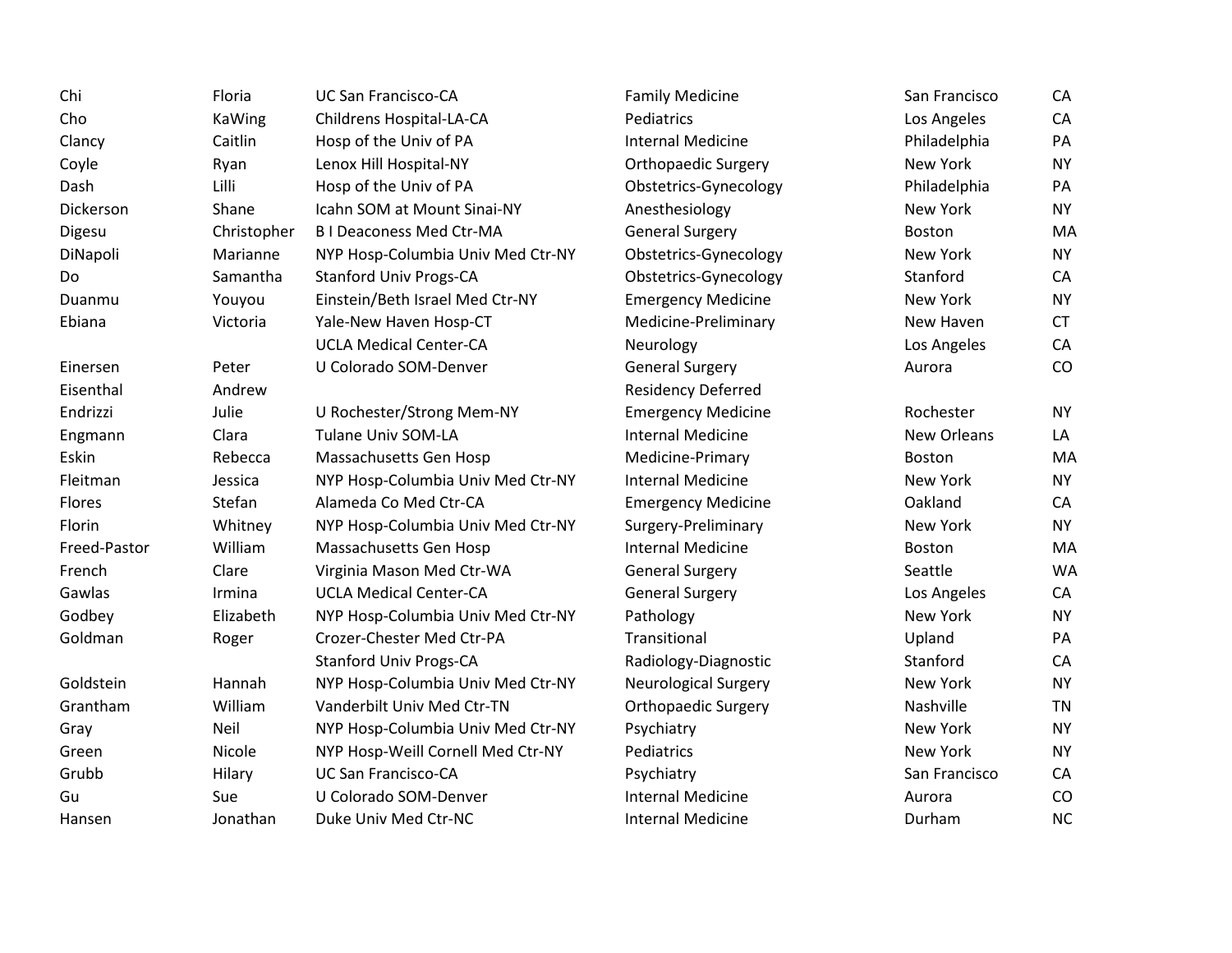| Hassan          | Khalid         | Yale-New Haven Hosp-CT              | <b>Transitional/St Raphael</b> | New Haven        | <b>CT</b> |
|-----------------|----------------|-------------------------------------|--------------------------------|------------------|-----------|
|                 |                | <b>Boston Univ Med Ctr-MA</b>       | Radiology-Diagnostic           | <b>Boston</b>    | MA        |
| Haynes          | Norrisa        | NYP Hosp-Columbia Univ Med Ctr-NY   | <b>Internal Medicine</b>       | New York         | <b>NY</b> |
| Henderson       | Grant          | <b>Stanford Univ Progs-CA</b>       | <b>Internal Medicine</b>       | Stanford         | CA        |
| Herrera         | Christina      | U Texas Southwestern Med Sch-Dallas | Obstetrics-Gynecology/Dallas   | <b>Dallas</b>    | <b>TX</b> |
| Hincker         | Alexander      | Barnes-Jewish Hosp-MO               | Anesthesiology/4 yr            | St Louis         | <b>MO</b> |
| Holder          | Dara           | NYP Hosp-Columbia Univ Med Ctr-NY   | Surgery-Preliminary            | New York         | <b>NY</b> |
| Holland         | Anne           | NYP Hosp-Columbia Univ Med Ctr-NY   | Obstetrics-Gynecology          | New York         | <b>NY</b> |
| Hussey-Andersen | Lindsay        | George Washington Univ-DC           | <b>Orthopaedic Surgery</b>     | Washington       | <b>DC</b> |
| Ireton          | Jordan         | U Texas Southwestern Med Sch-Dallas | Plastic Surgery (Integrated)   | <b>Dallas</b>    | TX        |
| Jandali Rifai   | Maher          | St Lukes-Roosevelt-NY               | Surgery-Preliminary            | New York         | <b>NY</b> |
| Johnson         | Skylar         | Denver Health Med Ctr-CO            | <b>Emergency Medicine</b>      | Denver           | CO        |
| Judson          | Gregory        | <b>UC San Francisco-CA</b>          | <b>Internal Medicine</b>       | San Francisco    | CA        |
| Kamath          | Suneel         | Northwestern McGaw/NMH/VA-IL        | <b>Internal Medicine</b>       | Chicago          | IL.       |
| Kays            | Colleen        | U Washington Affil Hosps            | Pediatrics                     | Seattle          | <b>WA</b> |
| Keegan          | Kathryn        | NYU School Of Medicine              | Psychiatry                     | New York         | <b>NY</b> |
| Kelly           | Sean           | <b>Brook Army Medical Center</b>    | <b>Orthopaedic Surgery</b>     | Fort Sam Houston | <b>TX</b> |
| Kerr            | Katherine      | NYU School Of Medicine              | Psychiatry                     | <b>New York</b>  | <b>NY</b> |
| Khan            | Nayema         | <b>BI Deaconess Med Ctr-MA</b>      | Anesthesiology                 | <b>Boston</b>    | MA        |
| Kluft           | Jon            |                                     | <b>Business</b>                |                  |           |
| Kreiner         | <b>Britton</b> | U Rochester/Strong Mem-NY           | Anesthesiology                 | Rochester        | NY.       |
| Kriegel         | Jacob          | NYP Hosp-Columbia Univ Med Ctr-NY   | <b>Thoracic Surgery</b>        | New York         | <b>NY</b> |
| Kron            | Matthew        | NYP Hosp-Columbia Univ Med Ctr-NY   | Anesthesiology                 | New York         | <b>NY</b> |
| Lane            | <b>Brandon</b> | Indiana Univ Sch Of Med             | <b>Neurological Surgery</b>    | Indianapolis     | IN        |
| Latting         | John           | Lincoln Medical Ctr-NY              | Transitional                   | <b>Bronx</b>     | <b>NY</b> |
|                 |                | Duke Univ Med Ctr-NC                | Radiology-Diagnostic           | Durham           | NC        |
| Lazar           | Joseph         | Childrens Hospital-Boston-MA        | Peds/Childrens Hosp            | <b>Boston</b>    | MA        |
| Lennon          | Christen       | Vanderbilt Univ Med Ctr-TN          | Otolaryngology                 | Nashville        | <b>TN</b> |
| Leslie          | Quinn          | St Lukes-Roosevelt-NY               | <b>Emergency Medicine</b>      | New York         | <b>NY</b> |
| Li              | Janet          | Yale-New Haven Hosp-CT              | Medicine-Preliminary           | New Haven        | <b>CT</b> |
|                 |                | <b>U Texas Med Sch-Houston</b>      | Dermatology                    | Houston          | <b>TX</b> |
| Liou            | Hautien        | NYP Hosp-Columbia Univ Med Ctr-NY   | <b>General Surgery</b>         | New York         | <b>NY</b> |
| Liu             | Yitian         | Cleveland Clinic Fdn-OH             | <b>General Surgery</b>         | Cleveland        | OH        |
| MacDonald       | Douglas        | NYU School Of Medicine              | <b>Emergency Medicine</b>      | New York         | <b>NY</b> |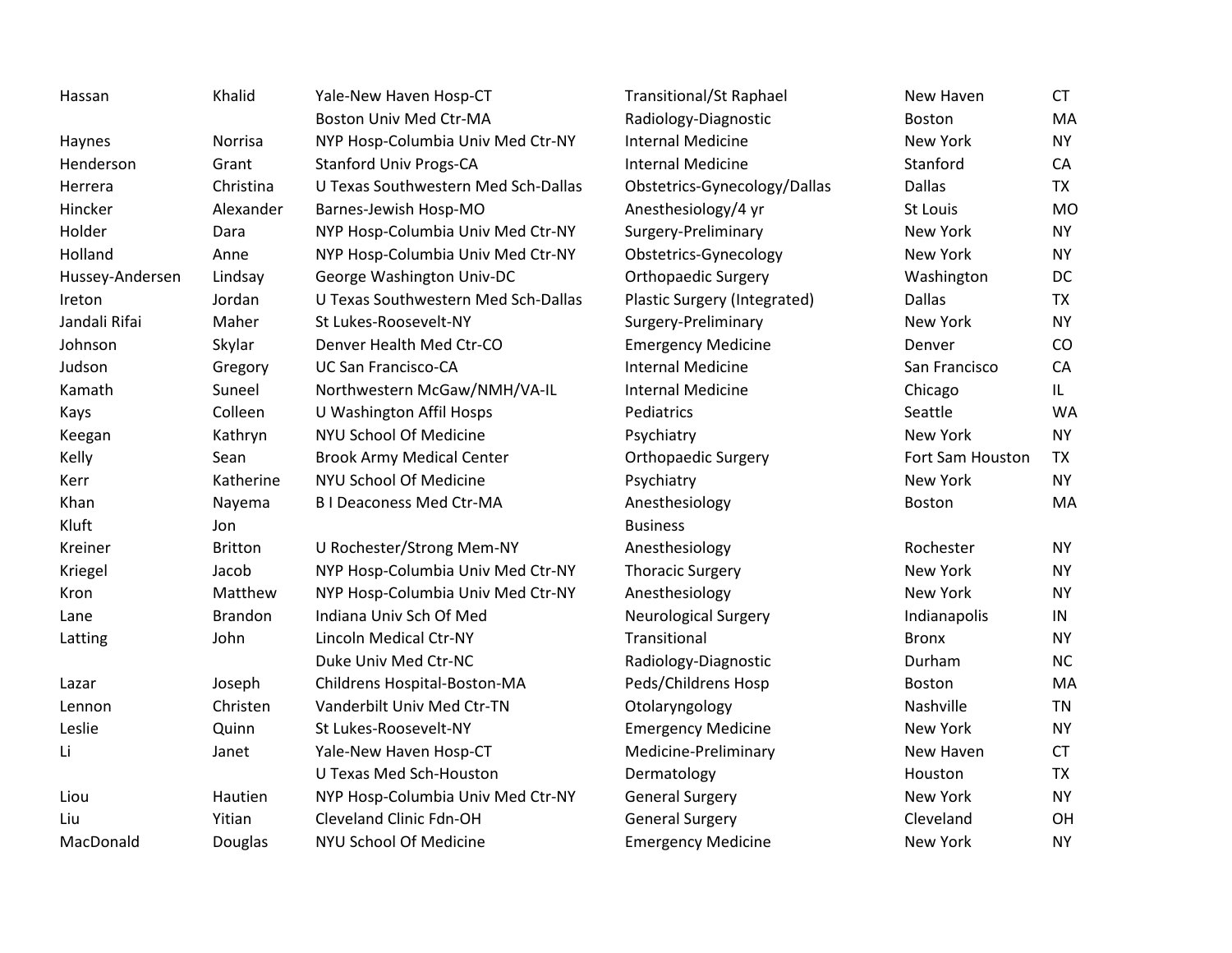| Marshall          | Clement       | <b>Stanford Univ Progs-CA</b>      | <b>General Surgery</b>         | Stanford         | CA        |
|-------------------|---------------|------------------------------------|--------------------------------|------------------|-----------|
| Mateo             | Camila        | Childrens Hospital-Boston-MA       | Peds/Urban Health Advocacy-BMC | Boston           | MA        |
| Mautner           | Lauren        | NYP Hosp-Columbia Univ Med Ctr-NY  | <b>Internal Medicine</b>       | <b>New York</b>  | <b>NY</b> |
| McCalla           | Daren         | U Rochester/Strong Mem-NY          | Orthopaedic Surgery            | Rochester        | <b>NY</b> |
| McConville        | Thomas        | NYP Hosp-Columbia Univ Med Ctr-NY  | <b>Internal Medicine</b>       | New York         | <b>NY</b> |
| McFaline Figueroa | Jose          | Massachusetts Gen Hosp             | Medicine-Preliminary           | Boston           | MA        |
|                   |               | Brigham & Womens Hosp-MA           | Neurology                      | Boston           | MA        |
| McLaughlin        | Gary          |                                    | <b>Residency Deferred</b>      |                  |           |
| McVane            | Ben           | Icahn SOM at Mount Sinai-NY        | <b>Emergency Medicine</b>      | New York         | <b>NY</b> |
| Meadows           | Molly         | Rush University Med Ctr-IL         | <b>Orthopaedic Surgery</b>     | Chicago          | IL.       |
| Mejia             | Erika         | Childrens Hospital-Philadelphia-PA | Pediatrics                     | Philadelphia     | PA        |
| Miller            | Avery         | Hosp of the Univ of PA             | <b>General Surgery</b>         | Philadelphia     | PA        |
| Mlynarczyk        | Carrie        | NYP Hosp-Columbia Univ Med Ctr-NY  | Surgery-Preliminary            | New York         | <b>NY</b> |
|                   |               | NYP Hosp-Columbia Univ Med Ctr-NY  | Urology                        | <b>New York</b>  | <b>NY</b> |
| Musa              | Mutaz         |                                    | <b>Residency Deferred</b>      |                  |           |
| Nguyen            | Matthew       | Morehouse Sch of Med-GA            | Medicine-Preliminary           | Atlanta          | GA        |
|                   |               | NYP Hosp-Weill Cornell Med Ctr-NY  | Ophthalmology                  | New York         | <b>NY</b> |
| Nong              | Eva           | <b>Tufts Medical Center-MA</b>     | Transitional                   | Boston           | MA        |
|                   |               | U Maryland Med Ctr                 | Ophthalmology                  | <b>Baltimore</b> | <b>MD</b> |
| North             | Krysten       | Childrens Hospital-Philadelphia-PA | Pediatrics                     | Philadelphia     | PA        |
| Oakley            | Derek         | Massachusetts Gen Hosp             | Pathology-Anat/Clin or Anat    | <b>Boston</b>    | MA        |
| Onishi            | Anne          | NYP Hosp-Columbia Univ Med Ctr-NY  | <b>General Surgery</b>         | <b>New York</b>  | <b>NY</b> |
| Orr               | Colin         | Cincinnati Childrens Hosp MC-OH    | Pediatrics                     | Cincinnati       | OH        |
| Orr               | Lauren        | Mayo School of Grad Med Educ-MN    | <b>General Surgery</b>         | Rochester        | <b>MN</b> |
| Parikh            | Anuraag       | Mass Eye and Ear Infirmary         | Otolaryngology/Research        | Boston           | MA        |
| Pritchard         | Ashley        | Yale-New Haven Hosp-CT             | Obstetrics-Gynecology          | New Haven        | <b>CT</b> |
| Rajasesthupathy   | Priya         |                                    | Post-Doc                       |                  |           |
| Rao               | Rohini        | Mt Auburn Hospital-MA              | Medicine-Preliminary           | Cambridge        | MA        |
|                   |               | Harvard-Mass Eye & Ear             | Ophthalmology                  | Boston           | MA        |
| Ray               | Margaret      | NYP Hosp-Columbia Univ Med Ctr-NY  | Pediatrics                     | <b>New York</b>  | <b>NY</b> |
| Rebal             | <b>Brett</b>  | Brigham & Womens Hosp-MA           | Surgery-Preliminary            | <b>Boston</b>    | MA        |
| Redmond           | <b>Brooke</b> | U Massachusetts Med School         | Pediatrics                     | Worcestor        | MA        |
| Regalbuto         | Jose          | NYP Hosp-Columbia Univ Med Ctr-NY  | <b>Internal Medicine</b>       | New York         | <b>NY</b> |
| Reinert           | Anna          | U Maryland Med Ctr                 | Obstetrics-Gynecology          | <b>Baltimore</b> | <b>MD</b> |
|                   |               |                                    |                                |                  |           |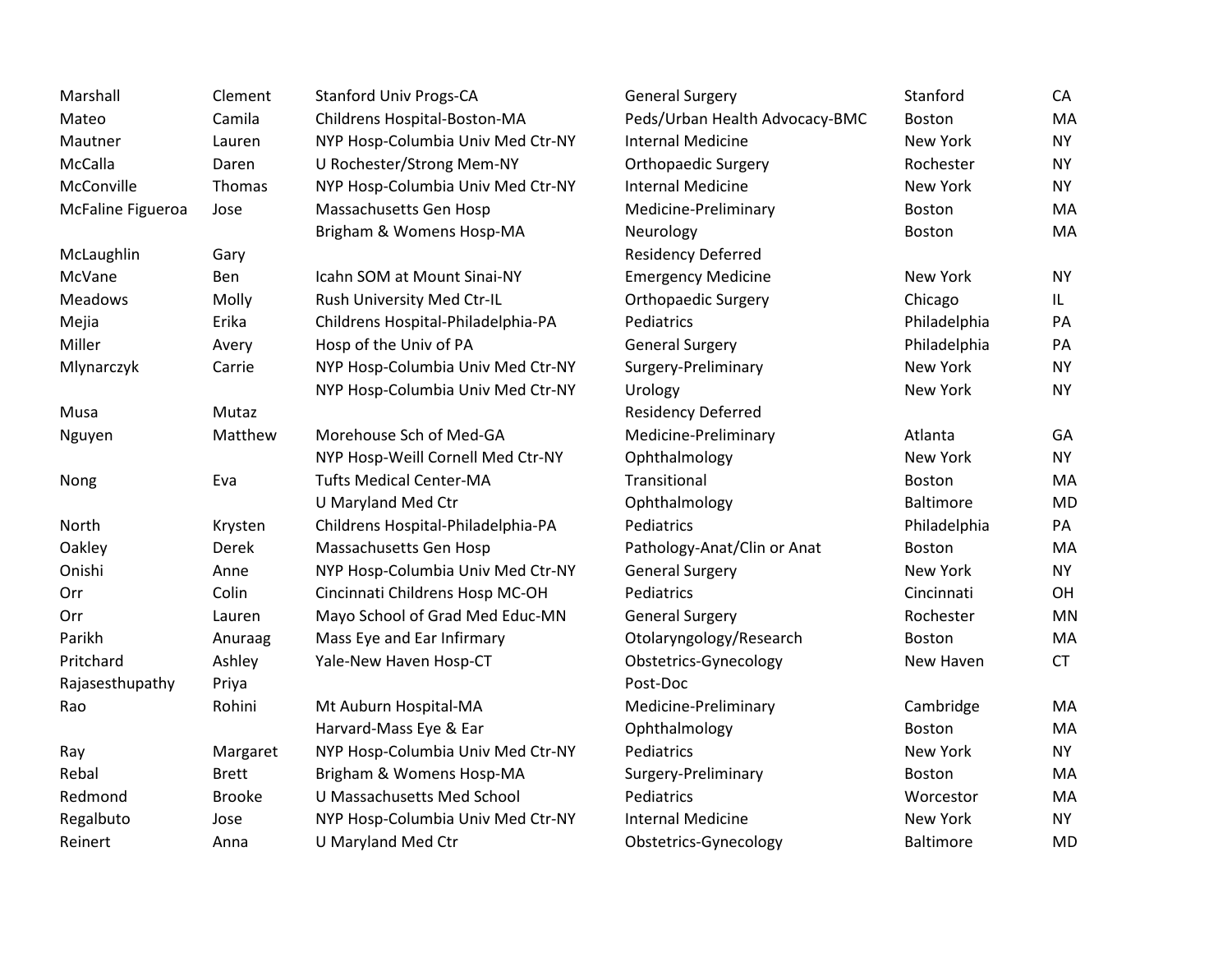| Riedel       | Matthew       | Massachusetts Gen Hosp            | Ortho Surg/Harvard Combined     | <b>Boston</b>   | MA        |
|--------------|---------------|-----------------------------------|---------------------------------|-----------------|-----------|
| Rogers       | Robert        | Massachusetts Gen Hosp            | <b>Internal Medicine</b>        | Boston          | MA        |
| Rose         | Christian     | <b>UC San Francisco-CA</b>        | <b>Emergency Medicine</b>       | San Francisco   | CA        |
| Rosenberg    | Lauren        | NYP Hosp-Columbia Univ Med Ctr-NY | Anesthesiology                  | New York        | <b>NY</b> |
| Rosenwasser  | Katherine     | NYP Hosp-Columbia Univ Med Ctr-NY | <b>Orthopaedic Surgery</b>      | <b>New York</b> | <b>NY</b> |
| Rothman      | Lisa          | NYMC-Sound Shore Med Ctr-NY       | Transitional                    | New Rochelle    | <b>NY</b> |
|              |               | NYU School Of Medicine            | Dermatology                     | <b>New York</b> | <b>NY</b> |
| Rubin        | Daniel        | Brigham & Womens Hosp-MA          | Medicine-Preliminary            | Boston          | MA        |
|              |               | Brigham & Womens Hosp-MA          | Neurology                       | <b>Boston</b>   | MA        |
| Rubinstein   | Benjamin      | Eastern VA Med School-VA          | Otolaryngology                  | Norfolk         | VA        |
| Sachdev      | Saachi        | NYP Hosp-Columbia Univ Med Ctr-NY | <b>Internal Medicine</b>        | New York        | <b>NY</b> |
| Scofield     | Stacy         | St Lukes-Roosevelt-NY             | Medicine-Preliminary            | New York        | <b>NY</b> |
|              |               | NYP Hosp-Columbia Univ Med Ctr-NY | Ophthalmology                   | New York        | <b>NY</b> |
| Sheehy       | John          | St Josephs Hospital-AZ            | <b>Neurological Surgery</b>     | Phoenix         | AZ        |
| Shillingford | Jamal         | NYP Hosp-Columbia Univ Med Ctr-NY | <b>Orthopaedic Surgery</b>      | New York        | <b>NY</b> |
| Siddiqui     | Saira         | NYP Hosp-Columbia Univ Med Ctr-NY | Pediatrics                      | <b>New York</b> | <b>NY</b> |
| Sippy        | Tanya         |                                   | Post-Doc                        |                 |           |
| Situ         | Steve         | <b>UCLA Medical Center-CA</b>     | <b>Internal Medicine</b>        | Los Angeles     | CA        |
| Smith        | Derek         | Oregon Health & Science Univ      | <b>Orthopaedic Surgery</b>      | Portland        | <b>OR</b> |
| Smith        | Paul          | UC San Diego Med Ctr-CA           | Psychiatry                      | San Diego       | CA        |
| Spang        | Robert        | Massachusetts Gen Hosp            | Ortho Surg/Harvard Combined     | Boston          | MA        |
| Stanford     | Kimberly      | Brigham & Womens Hosp-MA          | <b>Emergency Medicine</b>       | <b>Boston</b>   | MA        |
| Stefanos     | Ruth          | <b>Stanford Univ Progs-CA</b>     | Pediatrics                      | Stanford        | CA        |
| Stevenson    | Scott         | U Utah Affil Hospitals            | Surgery-Preliminary             | Salt Lake City  | <b>UT</b> |
|              |               | U Utah Affil Hospitals            | Urology                         | Salt Lake City  | UT        |
| Stradford    | <b>Travis</b> | St Lukes-Roosevelt-NY             | Medicine-Preliminary            | <b>New York</b> | <b>NY</b> |
|              |               | NYP Hosp-Weill Cornell Med Ctr-NY | Radiology-Diagnostic            | New York        | <b>NY</b> |
| Su           | Paul          | <b>UC San Francisco-CA</b>        | Anesthesiology/Research         | San Francisco   | CA        |
| Sung         | Simon         | NYP Hosp-Columbia Univ Med Ctr-NY | Pathology                       | New York        | <b>NY</b> |
| Swaim        | Kelly         |                                   | <b>Business</b>                 |                 |           |
| Tang         | Eric          |                                   | <b>Masters of Public Health</b> |                 |           |
| Thon         | Jesse         | Brigham & Womens Hosp-MA          | Medicine-Preliminary            | Boston          | MA        |
|              |               | Brigham & Womens Hosp-MA          | Neurology                       | <b>Boston</b>   | MA        |
| Tobert       | Daniel        | Massachusetts Gen Hosp            | Ortho Surg/Harvard Combined     | Boston          | MA        |